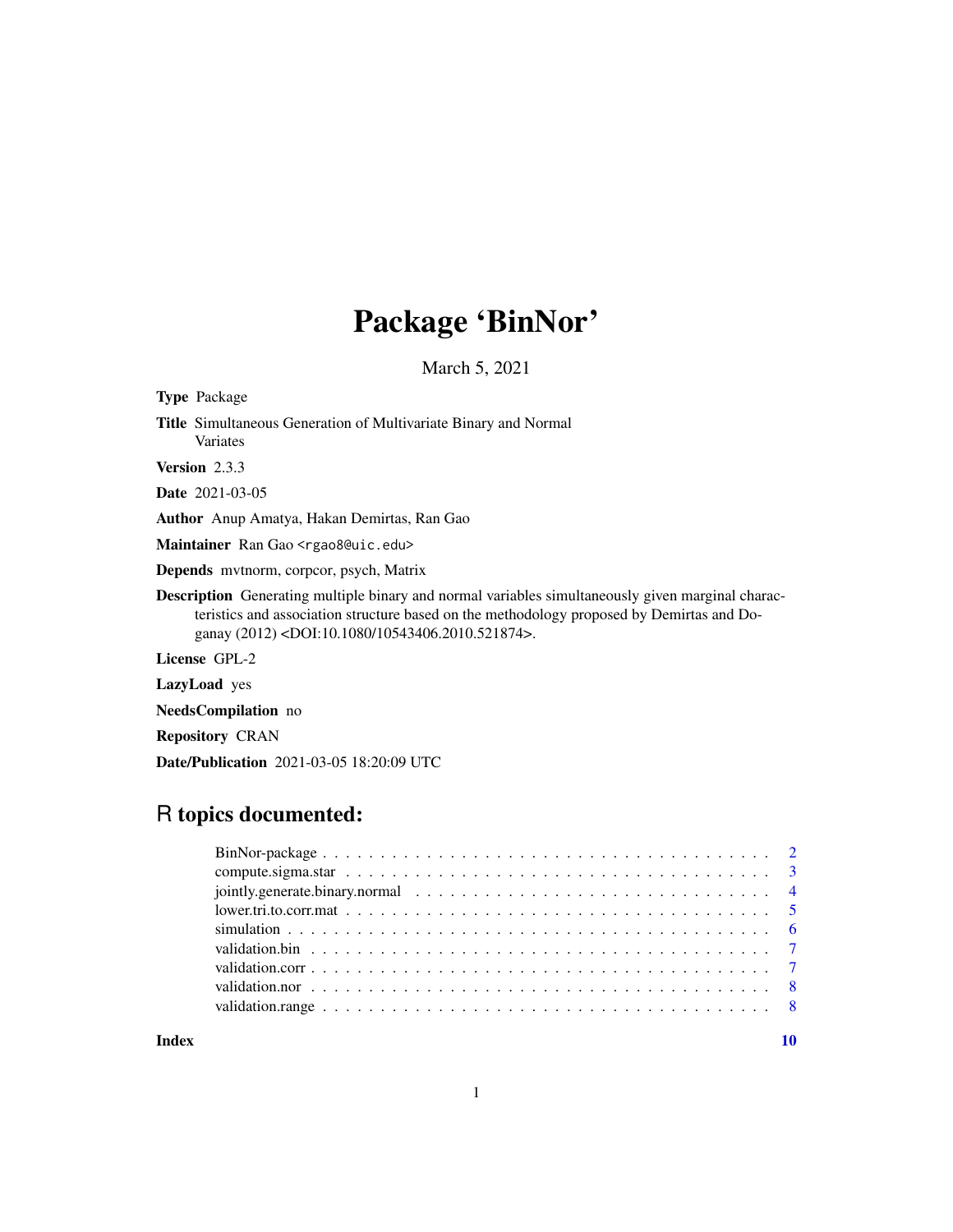<span id="page-1-0"></span>

#### Description

Provides R functions for generating multiple binary and normal variables simultaneously given the marginal characteristics and association structure via combining well established results from the random number generation literature, based on the methodology proposed by Demirtas and Doganay (2012).

#### Details

| Package:  | BinNor     |
|-----------|------------|
| Type:     | Package    |
| Version:  | 2.3.3      |
| Date:     | 2021-03-05 |
| License:  | $GPL-2$    |
| LazyLoad: | yes        |

There are eight functions in this package. The functions [lower.tri.to.corr.mat](#page-4-1),

[validation.bin](#page-6-1), [validation.nor](#page-7-1), [validation.range](#page-7-2) and [validation.nor](#page-7-1) are designed to prevent obvious specification errors and to validate the specified quantities. The most important functions are [compute.sigma.star](#page-2-1), [jointly.generate.binary.normal](#page-3-1) and [simulation](#page-5-1). The function [compute.sigma.star](#page-2-1) computes the matrix of tetrachoric correlations that will be used in the generation of multivariate normal data whose some components are dichotomized to obtain binary variables. The function [jointly.generate.binary.normal](#page-3-1) generates mixed data, and the function [simulation](#page-5-1) is capable of repating this process many times and produces averages of some key statistical quantities across replications.

#### Author(s)

Anup Amatya, Hakan Demirtas, Ran Gao Maintainer: Ran Gao <rgao8@uic.edu>

#### References

Demirtas, H., Doganay, B. (2012). Simultaneous generation of binary and normal data with specified marginal and association structures. Journal of Biopharmaceutical Statistics; 22(2), 223-236.

Demirtas, H., Amatya, A., and Doganay, B. (2014). BinNor: An R package for con-current generation of binary and normal data. Communications in Statistic-Simulation and Computation; 43(3), 569-579.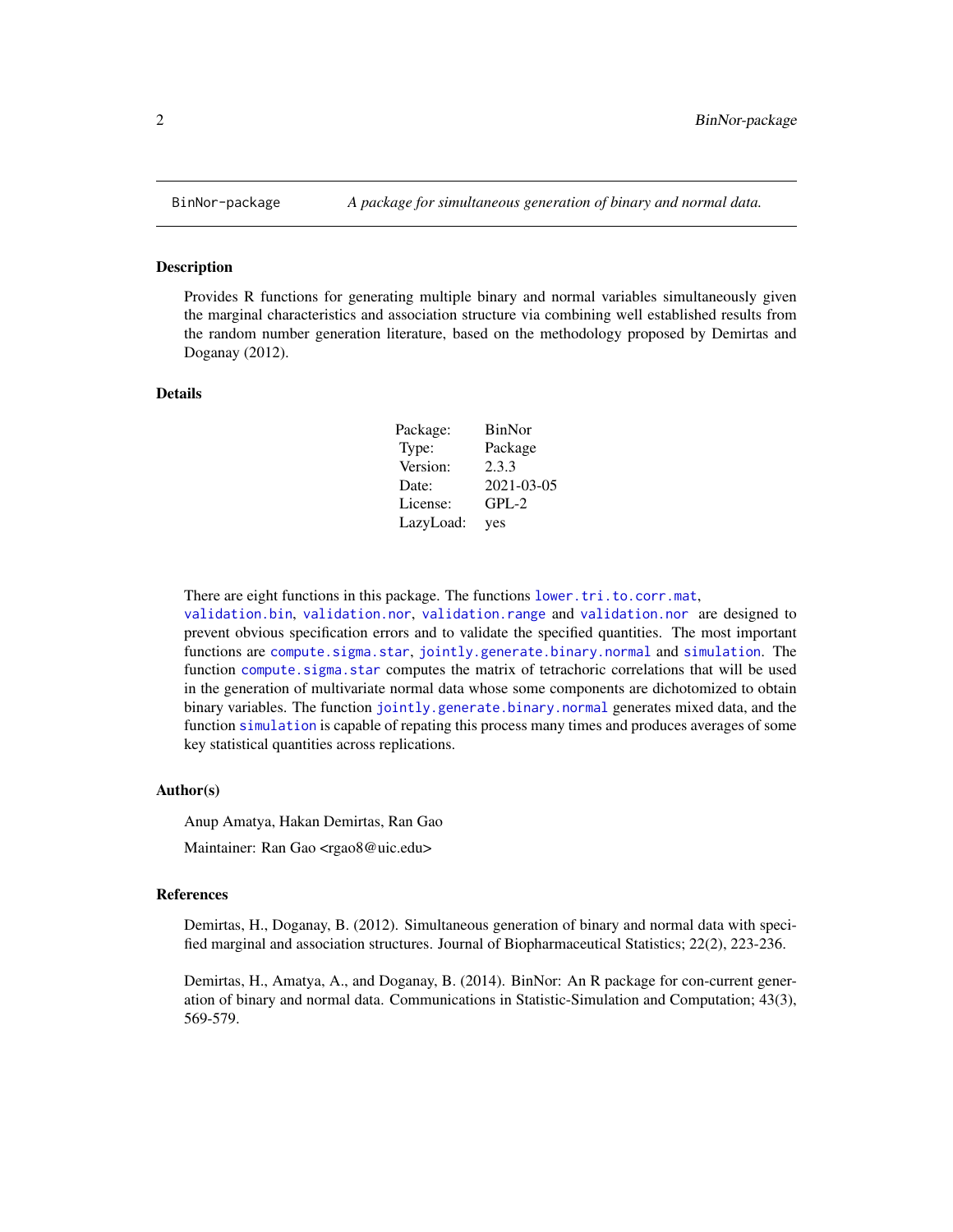<span id="page-2-1"></span><span id="page-2-0"></span>compute.sigma.star *Computes intermediate correlation matrix*

#### Description

This function computes the intermediate correlation matrix by assembling tetrachoric correlations for binary-binary combinations, biserial correlations for binary-normal combinations, and specified correlation for normal-normal combinations. If the resulting correlation matrix is not positive definite, a nearest positive matrix will be used.

#### Usage

```
compute.sigma.star(no.bin, no.nor, prop.vec.bin = NULL,
 corr.vec = NULL, corr.mat = NULL)
```
#### Arguments

| no.bin       | Number of binary variables                                                     |
|--------------|--------------------------------------------------------------------------------|
| no.nor       | Number of normal variables                                                     |
| prop.vec.bin | Probability vector for binary variables                                        |
| corr.vec     | Vector of elements below the diagonal of correlation matrix ordered columnwise |
| corr.mat     | Specified correlation matrix                                                   |

#### Value

| sigma_star | A resulting intermediate correlation matrix $\Sigma^*$                                                                                |
|------------|---------------------------------------------------------------------------------------------------------------------------------------|
| nonPD      | If a resulting intermediate correlation matrix is non-positive definite, it is stored<br>in this value. Otherwise it is NULL.         |
| <b>PD</b>  | TRUE if $\Sigma^*$ is positive definite, FALSE otherwise. A FALSE indicates that the<br>nearest positive definite matrix is returned. |
| eigenv     | Eigenvalues of the $\Sigma^*$ before the conversion                                                                                   |

## See Also

```
validation.corr, nearPD, phi2tetra, is.positive.definite,
jointly.generate.binary.normal, simulation
```
## Examples

```
cmat = lower.tri.to.corr.mat(corr.vec= c(0.16, 0.04, 0.38, 0.14, 0.47, 0.68),4)
compute.sigma.star(no.bin=2, no.nor=2, prop.vec.bin=c(0.4,0.7),
corr.vec=NULL,corr.mat=cmat)
```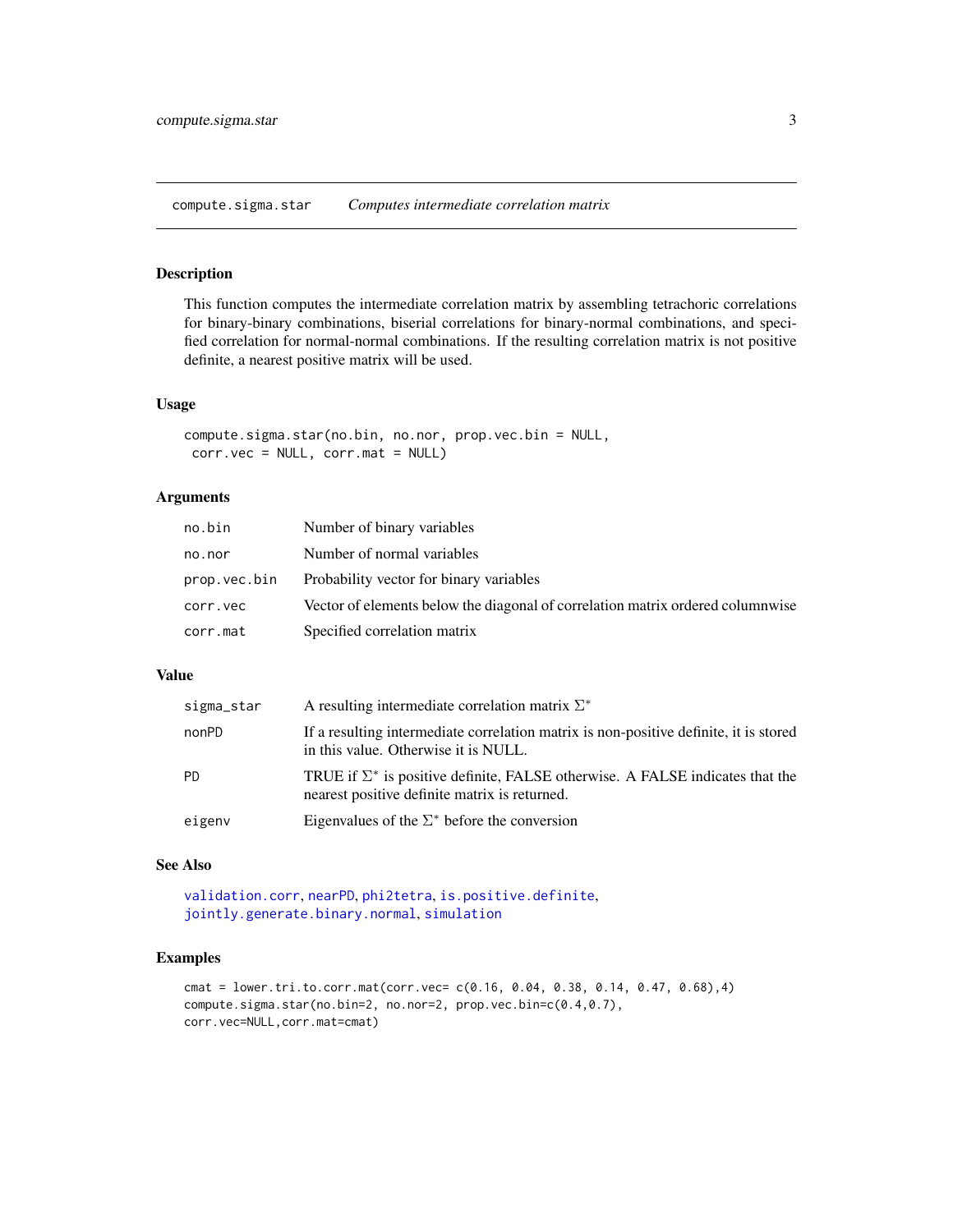#### <span id="page-3-1"></span><span id="page-3-0"></span>jointly.generate.binary.normal

*Generates a mix of binary and normal data*

#### Description

Generates multiple binary and normal variables simultaneously given marginal characteristics and association structures.

#### Usage

```
jointly.generate.binary.normal(no.rows, no.bin,
no.nor, prop.vec.bin = NULL, mean.vec.nor = NULL, var.nor = NULL,
sigma_star = NULL, corr.vec = NULL, corr.mat = NULL,
continue.with.warning = TRUE)
```
#### Arguments

| no.rows               | Number of rows.                                                                                                                                |
|-----------------------|------------------------------------------------------------------------------------------------------------------------------------------------|
| no.bin                | Number of binary variables                                                                                                                     |
| no.nor                | Number of normal variables                                                                                                                     |
| prop.vec.bin          | Probability vector for binary variables                                                                                                        |
| mean.vec.nor          | Vector of means for normal variables                                                                                                           |
| var.nor               | Vector of variances for normal variables                                                                                                       |
| sigma_star            | Intermediate correlation matrix                                                                                                                |
| corr.vec              | Vector of elements below the diagonal of correlation matrix ordered columnwise                                                                 |
| corr.mat              | Specified correlation matrix                                                                                                                   |
| continue.with.warning |                                                                                                                                                |
|                       | TRUE to proceed with the nearest positive definite $\Sigma^*$ . FALSE to terminate<br>program execution if $\Sigma^*$ is not positive definite |

#### Value

data A matrix of generated data.

#### See Also

[compute.sigma.star](#page-2-1), [validation.corr](#page-6-2), [validation.bin](#page-6-1), [validation.nor](#page-7-1), [nearPD](#page-0-0), [simulation](#page-5-1), [rmvnorm](#page-0-0)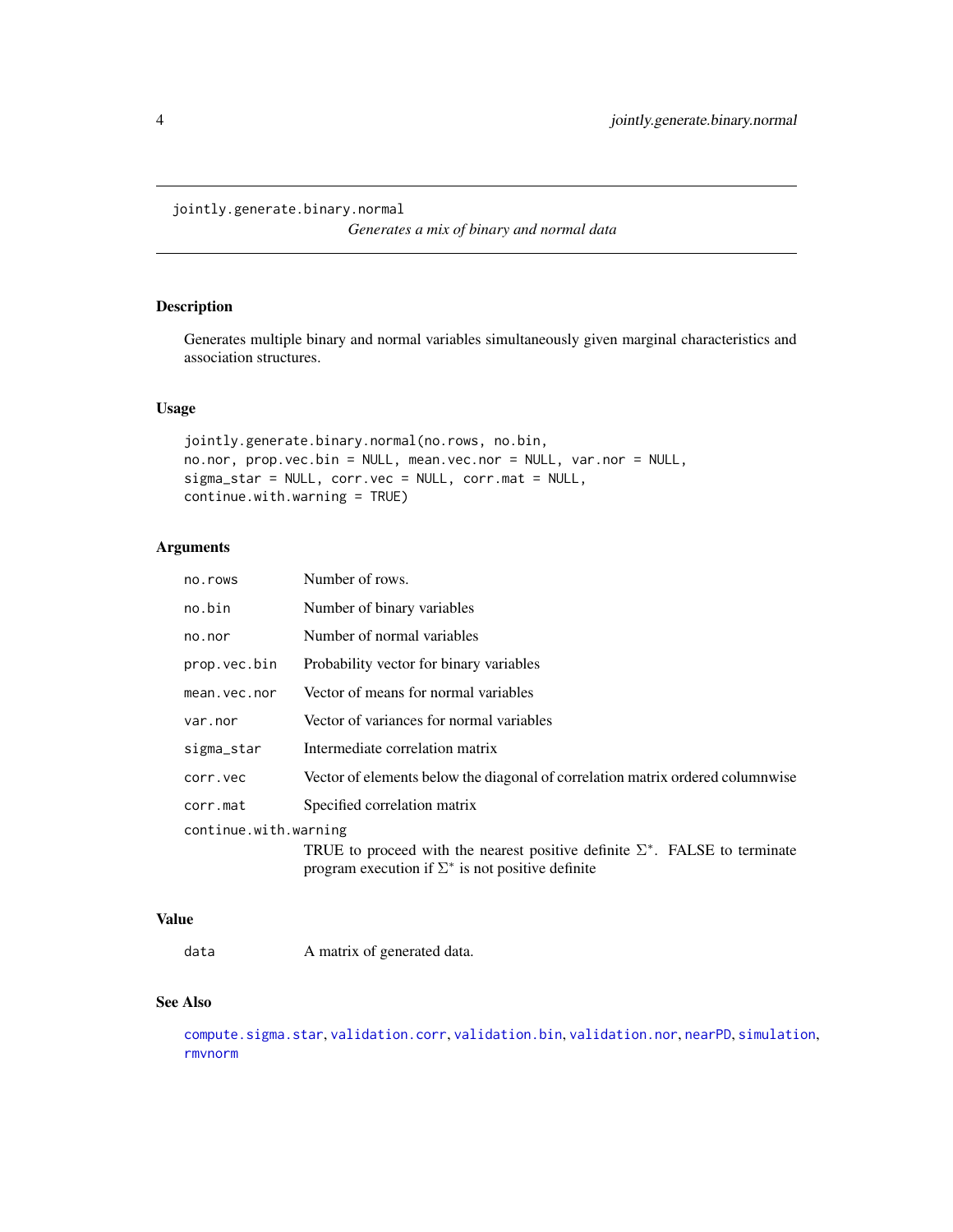#### <span id="page-4-0"></span>lower.tri.to.corr.mat 5

#### Examples

```
no.rows=100
no.bin=2; no.nor=2
mean.vec.nor=c(3,1); var.nor=c(4,2)
prop.vec.bin=c(0.4,0.7)
corr.vec=c(0.16,0.04,0.38,0.14,0.47,0.68);
cmat = lower.tri.to.corr.mat(corr.vec,4)
sigma.star=compute.sigma.star(no.bin=2, no.nor=2, prop.vec.bin=c(0.4,0.7),
corr.mat=cmat)
mydata=jointly.generate.binary.normal(no.rows,no.bin,no.nor,prop.vec.bin,
mean.vec.nor,var.nor, sigma_star=sigma.star$sigma_star,
continue.with.warning=TRUE)
```
<span id="page-4-1"></span>lower.tri.to.corr.mat *Converts a vector of correlations to a full correlation matrix*

#### Description

This function creates full correlation matrix from the vector containing elements below the diagonal.

#### Usage

```
lower.tri.to.corr.mat(corr.vec = NULL, d)
```
# Arguments

| corr.vec | A vector of elements below diagonal of correlation matrix. The elements must    |
|----------|---------------------------------------------------------------------------------|
|          | be ordered starting from first element below diagonal of the first column, then |
|          | second element below diagonal of the first column and so on.                    |
| d.       | Number of column in final correlation matrix.                                   |

#### Value

corr.mat Full correlation matrix

#### See Also

[lower.tri](#page-0-0)

#### Examples

corr.vec=c(0.16,0.04,0.38,0.14,0.47,0.68) lower.tri.to.corr.mat(corr.vec,4)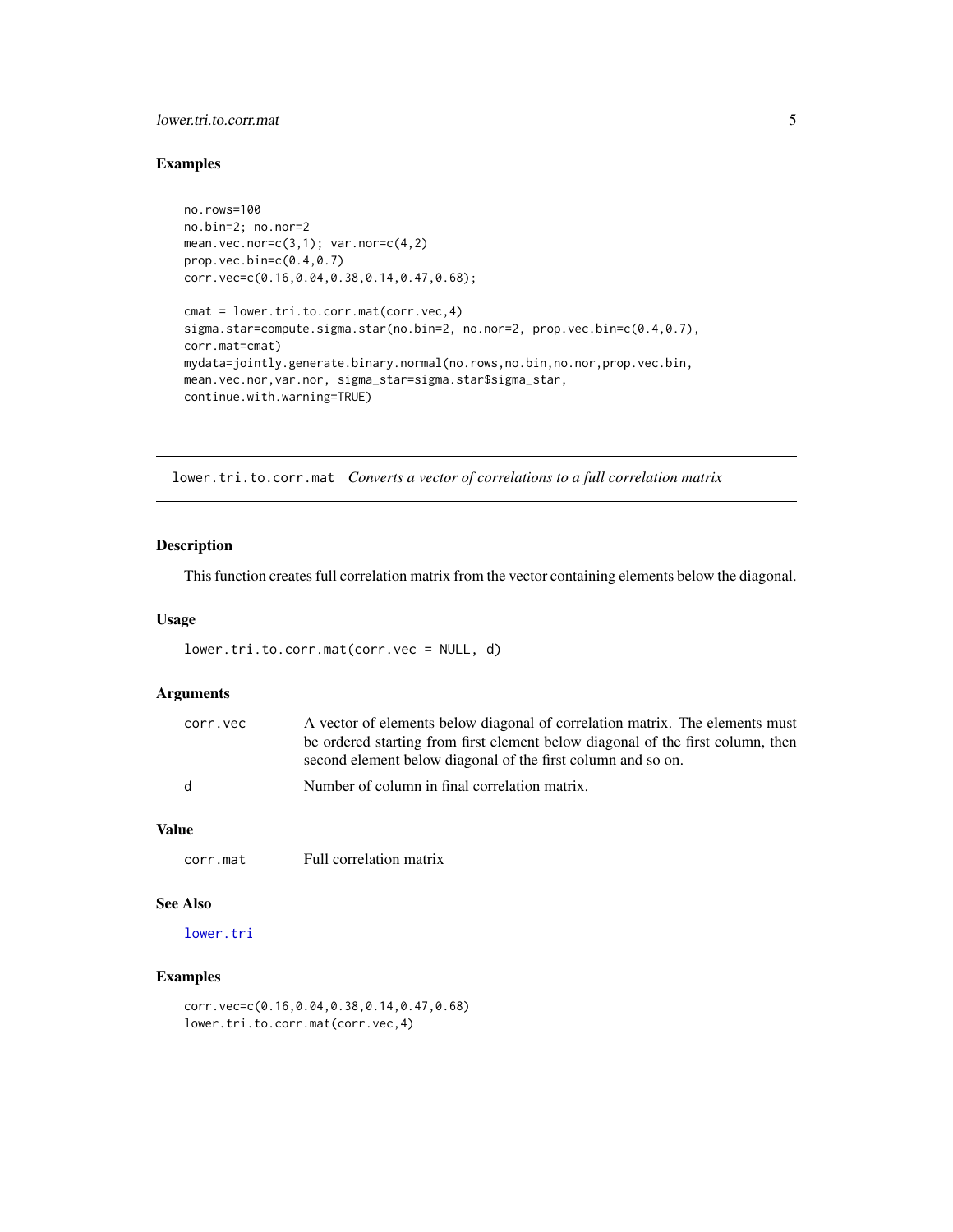<span id="page-5-1"></span><span id="page-5-0"></span>

#### Description

Simulates many versions of mixed data, and reports averaged proportion, mean, variance and correlation estimates across replications.

#### Usage

```
simulation(seed = NULL, nsim, no.rows, no.bin, no.nor,
mean.vec.nor = NULL, var.nor = NULL, prop.vec.bin = NULL,
corr.vec = NULL, corr.mat = NULL, continue.with.warning = TRUE)
```
#### Arguments

| seed                  | A seed value for the random number generator. Seed value will be randomly<br>generated unless specified.                                       |  |  |  |  |  |
|-----------------------|------------------------------------------------------------------------------------------------------------------------------------------------|--|--|--|--|--|
| nsim                  | Number of simulation runs.                                                                                                                     |  |  |  |  |  |
| no.rows               | Number of rows.                                                                                                                                |  |  |  |  |  |
| no.bin                | Number of binary variables                                                                                                                     |  |  |  |  |  |
| no.nor                | Number of normal variables                                                                                                                     |  |  |  |  |  |
| prop.vec.bin          | Probability vector for binary variables                                                                                                        |  |  |  |  |  |
| mean.vec.nor          | Vector of means for normal variables                                                                                                           |  |  |  |  |  |
| var.nor               | Vector of variances for normal variables                                                                                                       |  |  |  |  |  |
| corr.vec              | Vector of elements below the diagonal of correlation matrix ordered columnwise                                                                 |  |  |  |  |  |
| corr.mat              | Specified correlation matrix                                                                                                                   |  |  |  |  |  |
| continue.with.warning |                                                                                                                                                |  |  |  |  |  |
|                       | TRUE to proceed with the nearest positive definite $\Sigma^*$ . FALSE to terminate<br>program execution if $\Sigma^*$ is not positive definite |  |  |  |  |  |

#### See Also

[compute.sigma.star](#page-2-1), [jointly.generate.binary.normal](#page-3-1)

#### Examples

```
simulation(nsim=10, no.rows=100, no.bin=2, no.nor=2,
mean.vec.nor=c(3,1), var.nor=c(4,2), prop.vec.bin=c(0.4,0.7),
corr.vec=c(0.16,0.04,0.38,0.14,0.47,0.68), corr.mat=NULL)
```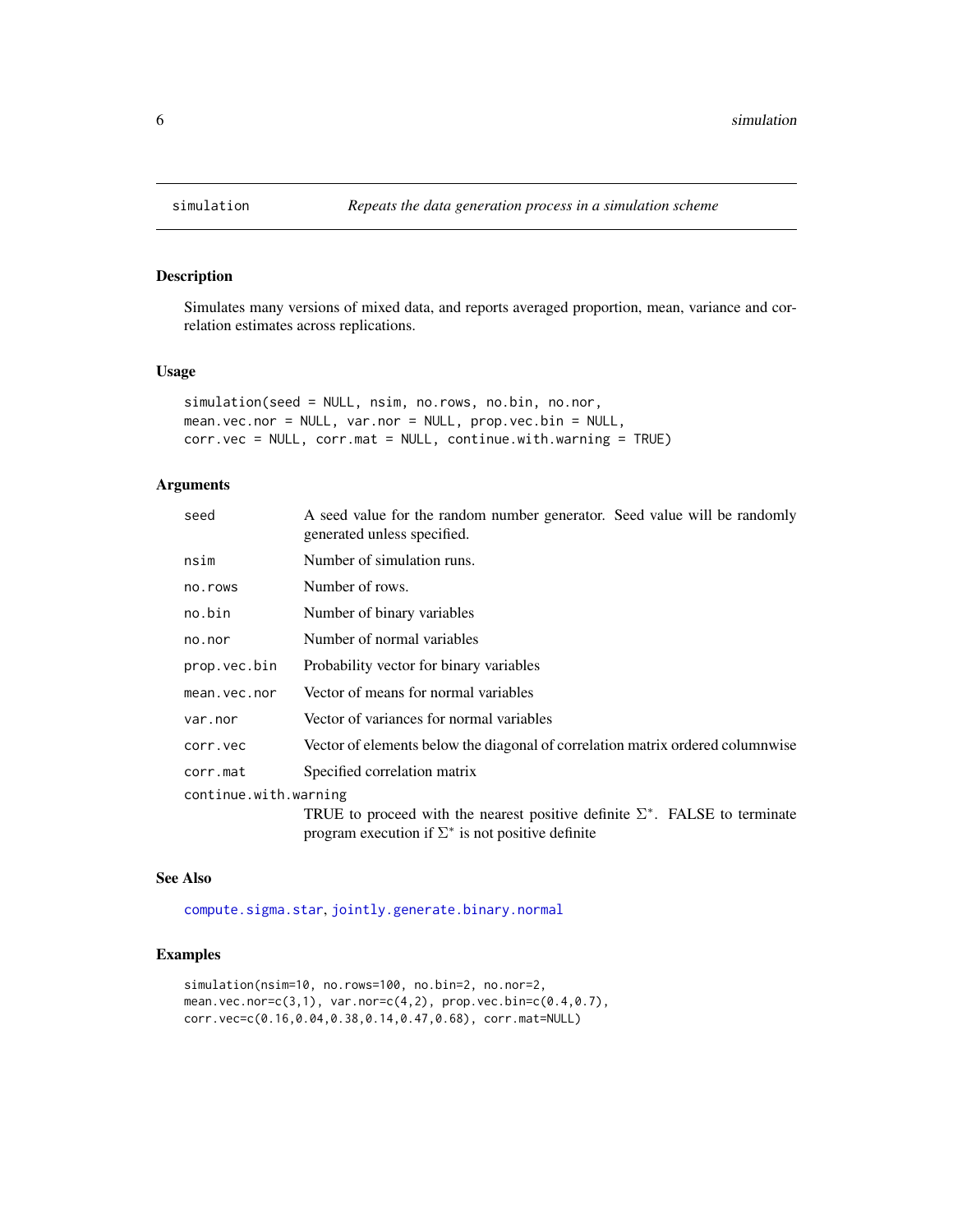<span id="page-6-1"></span><span id="page-6-0"></span>validation.bin *Validates the marginal specification of the binary part*

#### Description

Checks whether the marginal specification of the binary part is valid and consistent.

#### Usage

```
validation.bin(no.bin, prop.vec.bin = NULL)
```
#### Arguments

| no.bin       | Number of binary variates.              |
|--------------|-----------------------------------------|
| prop.vec.bin | Probability vector for binary variables |

#### Examples

```
## Not run: validation.bin (3, rep(0.6,4))
validation.bin (4, rep(0.6,4))
```
<span id="page-6-2"></span>validation.corr *Validates the specified correlation matrix*

#### Description

This function validates the correlation vector and/or matrix for appropriate dimension, symmetry, range, and positive definiteness. If both correlation matrix and correlation vector were supplied, it checks whether the matrix and vector are conformable.

#### Usage

```
validation.corr(no.bin, no.nor, prop.vec.bin = NULL,
corr.vec = NULL, corr.mat = NULL)
```
#### Arguments

| no.bin       | Number of binary variables                                                     |
|--------------|--------------------------------------------------------------------------------|
| no.nor       | Number of normal variables                                                     |
| prop.vec.bin | Probability vector for binary variables                                        |
| corr.vec     | Vector of elements below the diagonal of correlation matrix ordered columnwise |
| corr.mat     | Specified correlation matrix                                                   |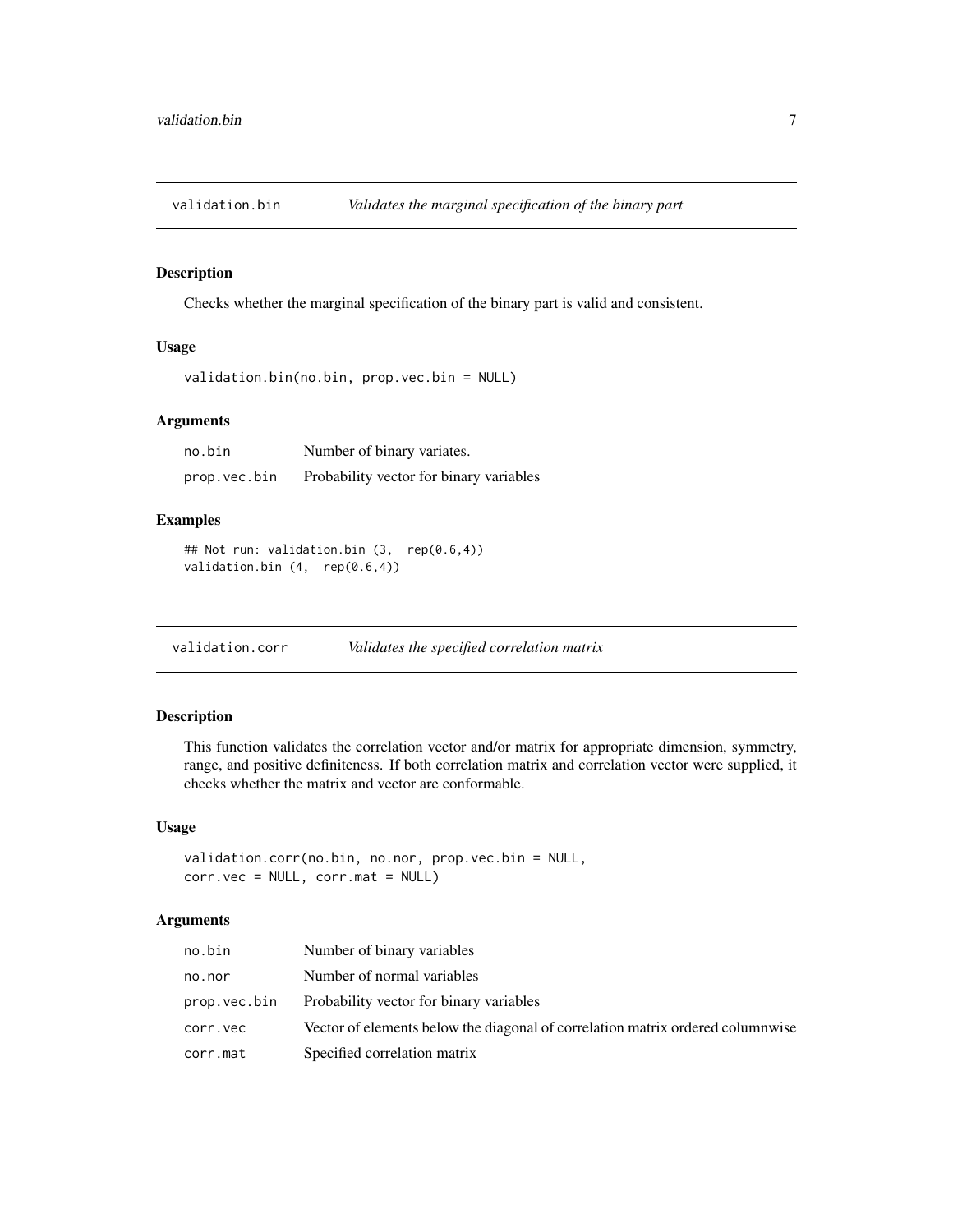## See Also

[validation.bin](#page-6-1), [validation.range](#page-7-2)

#### Examples

```
d=4corr.vec=c(0.21,0.61,0.78,0.10,0.12,0.65)
corr.mat=lower.tri.to.corr.mat(corr.vec,d)
```

```
validation.corr (no.bin=2, no.nor=2,prop.vec.bin=c(0.4,0.7),
corr.vec,corr.mat=corr.mat)
```
<span id="page-7-1"></span>validation.nor *Validates the marginal specification of the normal part*

#### Description

This function checks whether mean and variance parameters for the normal part are valid and consistent.

#### Usage

```
validation.nor(no.nor, mean.vec.nor = NULL, var.nor = NULL)
```
#### Arguments

| no.nor       | Number of normal variables               |
|--------------|------------------------------------------|
| mean.vec.nor | Vector of means for normal variables     |
| var.nor      | Vector of variances for normal variables |

<span id="page-7-2"></span>

| validation.range | Checks if the correlation terms are within the feasible range |  |
|------------------|---------------------------------------------------------------|--|
|------------------|---------------------------------------------------------------|--|

#### Description

This function checks if there are correlation range violations among binary-binary, binary-normal and normal-normal combinations.

#### Usage

```
validation.range(no.bin, no.nor, prop.vec.bin = NULL, corr.mat)
```
<span id="page-7-0"></span>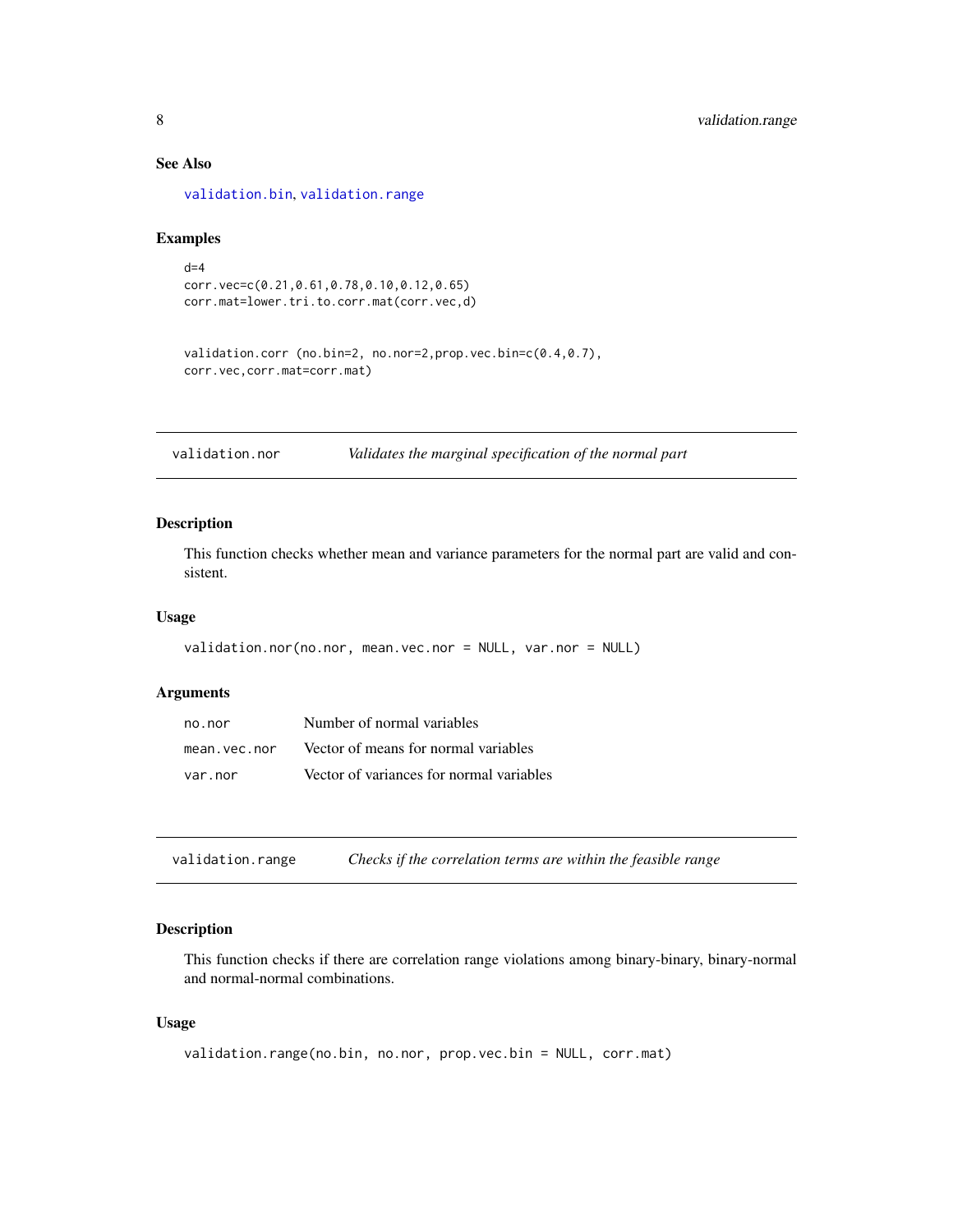# validation.range 9

# Arguments

| no.bin       | Number of binary variables              |
|--------------|-----------------------------------------|
| no.nor       | Number of normal variables              |
| prop.vec.bin | Probability vector for binary variables |
| corr.mat     | Specified correlation matrix            |

# Examples

```
cmat=lower.tri.to.corr.mat(corr.vec=c(0.16,0.04,0.38,0.4,0.47,0.68),4)
validation.range(no.bin=2, no.nor=2, prop.vec.bin=c(0.4,0.7), corr.mat=cmat)
```